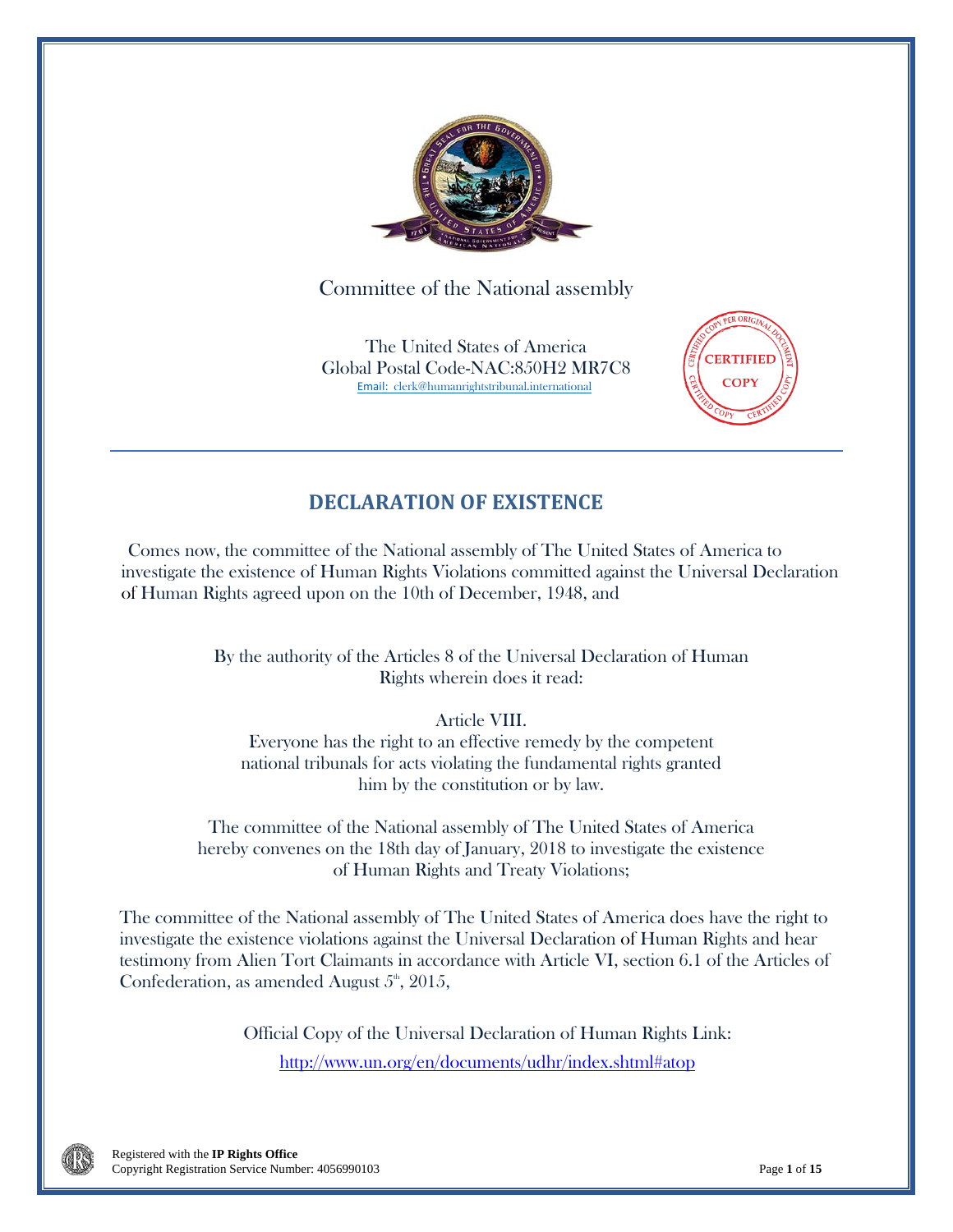IT IS DECLARED that Police Officer Torres of the town of Methuen (an Association in Private operating as non-Public) under creature state of Massachusetts, whereby creature state arbitrarily detained in Dr. Solomon Carter Fuller mental hospital, a dept of mental health and Methuen held without cloths to use a metal bed without blankets as in pain compliance in city Methuen jail, asserting and applying Trafficking as Internationally exhibited in other claim(s) as Internationally filed herein with affidavit and Investigative report; [https://reignoftheheavens.com/?p=3388#more-](https://reignoftheheavens.com/?p=3388#more-3388)[3388:](https://reignoftheheavens.com/?p=3388#more-3388)

In this trafficking the son and property where taken in an arbitrary manner, and force therein into an Association for the kidnapping of the intangible rights, a child and the disposition to the transfer and relinquishing with return of child into an adverse possession by another operating in Association and foreign religion, wherein if claims were made in Money Laundry it is declared herein to be a false claim held against claimant due to Trafficking alleged herein.

Alien Tort Claimant: David Michael Mabardy and son, Dylan John Lee-Mabardy

### IT IS DECLARED:

Charlie Baker, Governor Office of the Governor State House, Room 360 Boston, MA 02133 (617) 725-4005 Fax: 617-727-9725

Massachusetts Attorney General - Maura Healey One Ashburton Place Boston, MA 02108-1518 Phone: (617) 727-2200,

Attorney Sallie K. Vallely c/o American Bar Association Chicago Headquarters 321 North Clark Street Chicago, IL 60654 312-988-5000

the City of Methuen c/o Mayor James P. Jajuga 41 Pleasant Street, Methuen, MA 01844 (978) 983-8505

Officer Walter Torres 90 Hampshire Street Methuen, MA 01844 Business Line: (978) 983-8698

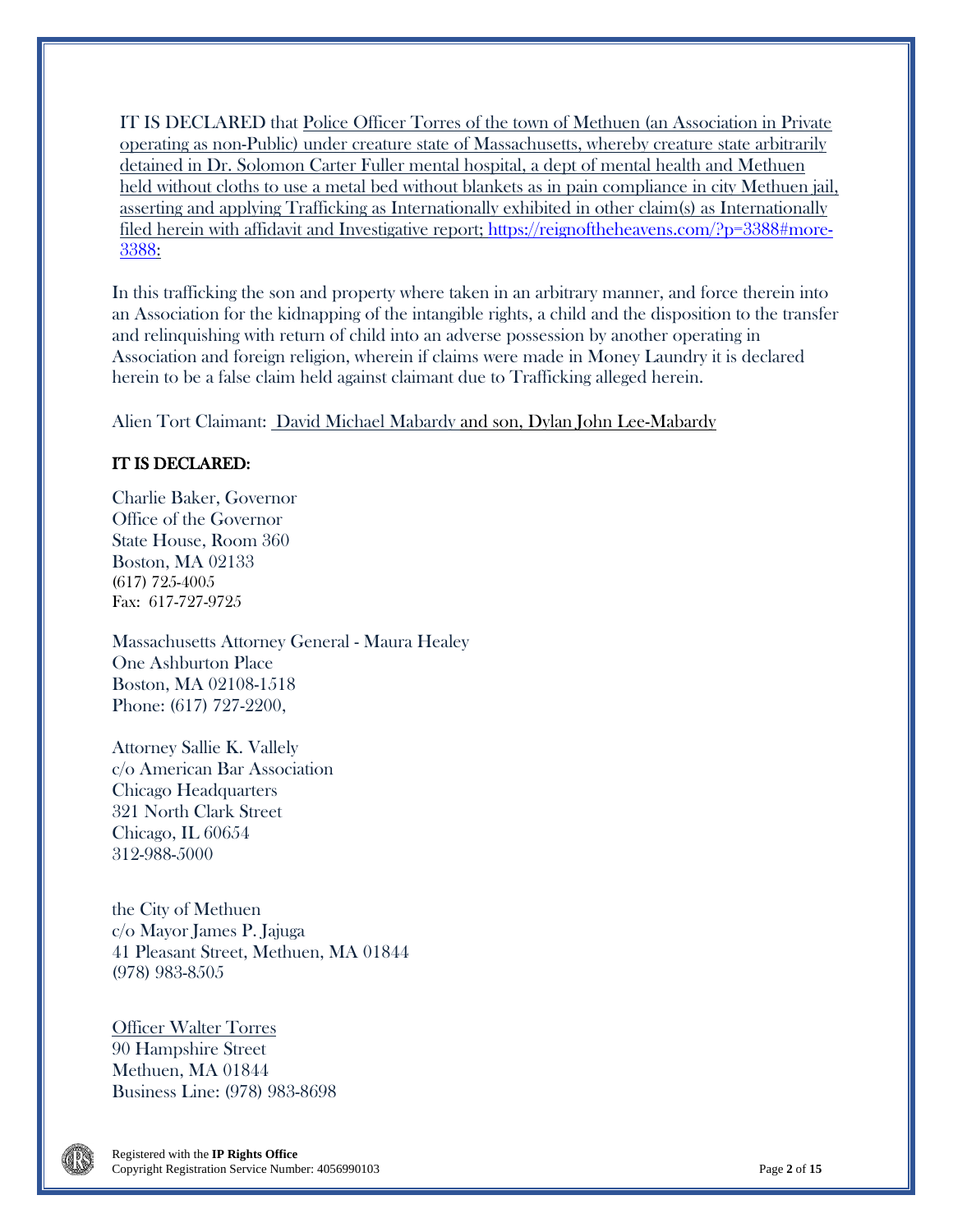Desk Sgt. John Doe#1(Incarceration Desk) Methuen Police Department 90 Hampshire Street Methuen, MA 01844 Business Line: (978) 983-8698

Billerica House of Corrections 269 Treble Cove Road Billerica, MA 01862 Phone: 978-667-1711

Methuen Police Department In Care of the City of Methuen Quinn Public Safety Building 90 Hampshire Street Methuen, MA 01844

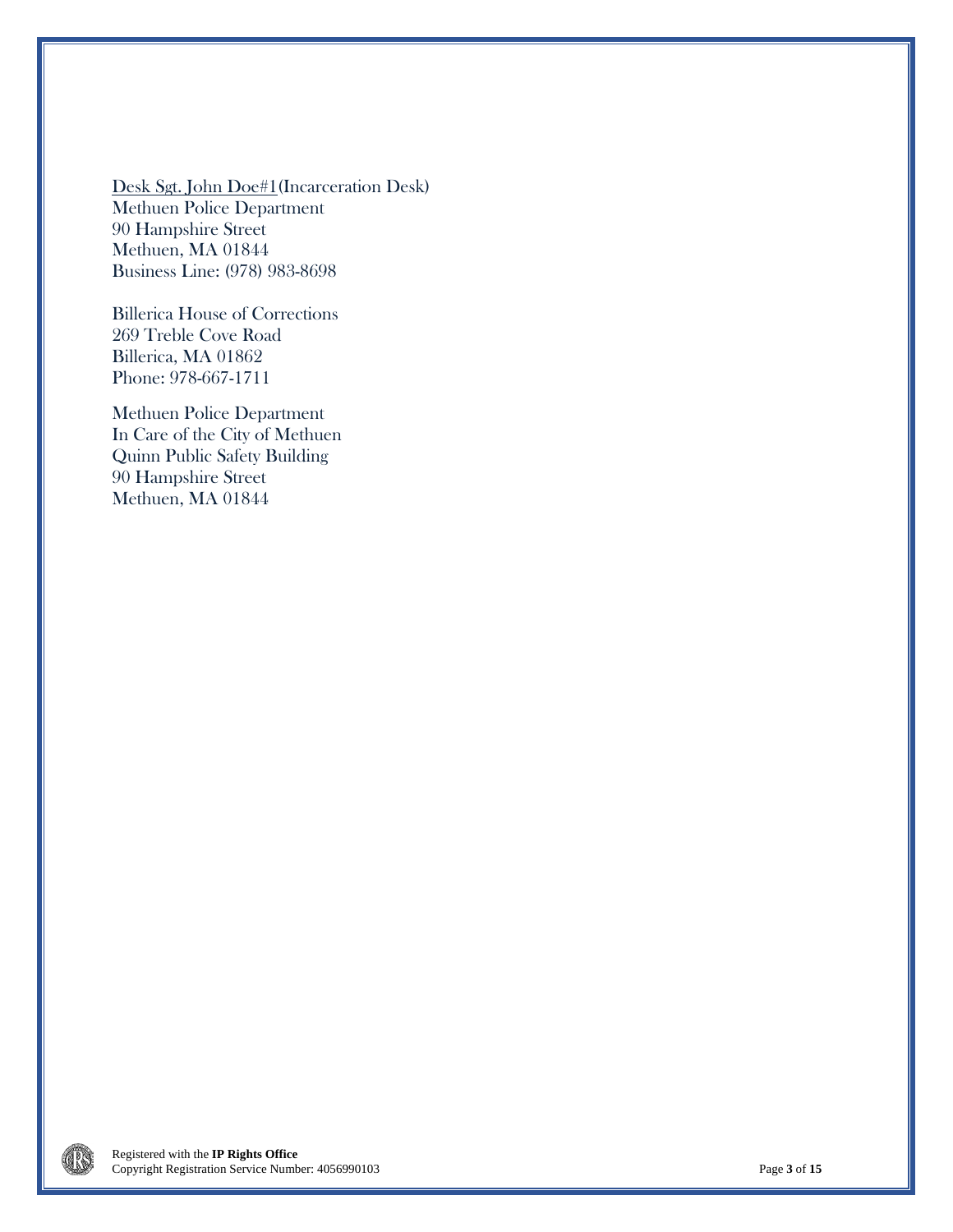against David Michael Mabardy and son, Dylan John Lee-Mabardy did knowingly, willfully and intentionally without regard for human rights violate multiple articles of the Universal Declaration of Human Rights; and the Protocol to Prevent, Suppress and Punish Trafficking in Persons Especially Women and Children, supplementing the United Nations Convention against Transnational Organized Crime of which the United States of America is a party as of November  $3<sup>nd</sup>$ , 2005, and further violated the Law of Nations due to the fact that the crimes were committed across international boundaries,

Evidence:

<https://reignoftheheavens.com/wp-content/uploads/2018/01/evidence-file.zip>

International Claim Publication by the Government of The United States of America: [http://nationalgreatregistry.generalpostoffice.international/images/0/08/20171229-SOS-TORT-](http://nationalgreatregistry.generalpostoffice.international/images/0/08/20171229-SOS-TORT-_the_United_States_of_America_as_Amended-.pdf) [\\_the\\_United\\_States\\_of\\_America\\_as\\_Amended-.pdf](http://nationalgreatregistry.generalpostoffice.international/images/0/08/20171229-SOS-TORT-_the_United_States_of_America_as_Amended-.pdf)

Results of Trafficking in Persons by the aforementioned respondents described herein within each Article of the Universal Declaration of Human Rights;

# **Article 1:**

All human beings are born free and equal in dignity and rights. They are endowed with reason and conscience and should act towards one another in a spirit of brotherhood.

### Violations of Article 1 of the Universal Declaration of Human Rights

Trafficking in persons violates Article 1 in the fact that the spirit of brotherhood is intended to be implemented under full disclosure, any deception violates that endowment.

## **Article 2:**

Everyone is entitled to all the rights and freedoms set forth in this Declaration, without distinction of any kind, such as race, colour, sex, language, religion political or other opinion, national or social origin, property, birth or other status. Furthermore, no distinction shall be made on the basis of the political, jurisdictional or international status of the country or territory to which a person belongs, whether it be independent, trust, non-self-governing or under any other limitation of sovereignty.

### Violations of Article 2 of the Universal Declaration of Human Rights

Trafficking in persons violates Article 2 due to the fact that a secret society is discriminating against all non-members of its Masonic Order in order to fulfill its own self-imposed mission. Supporting mission of specific groups in intended to be voluntary on the part of the benefactor.

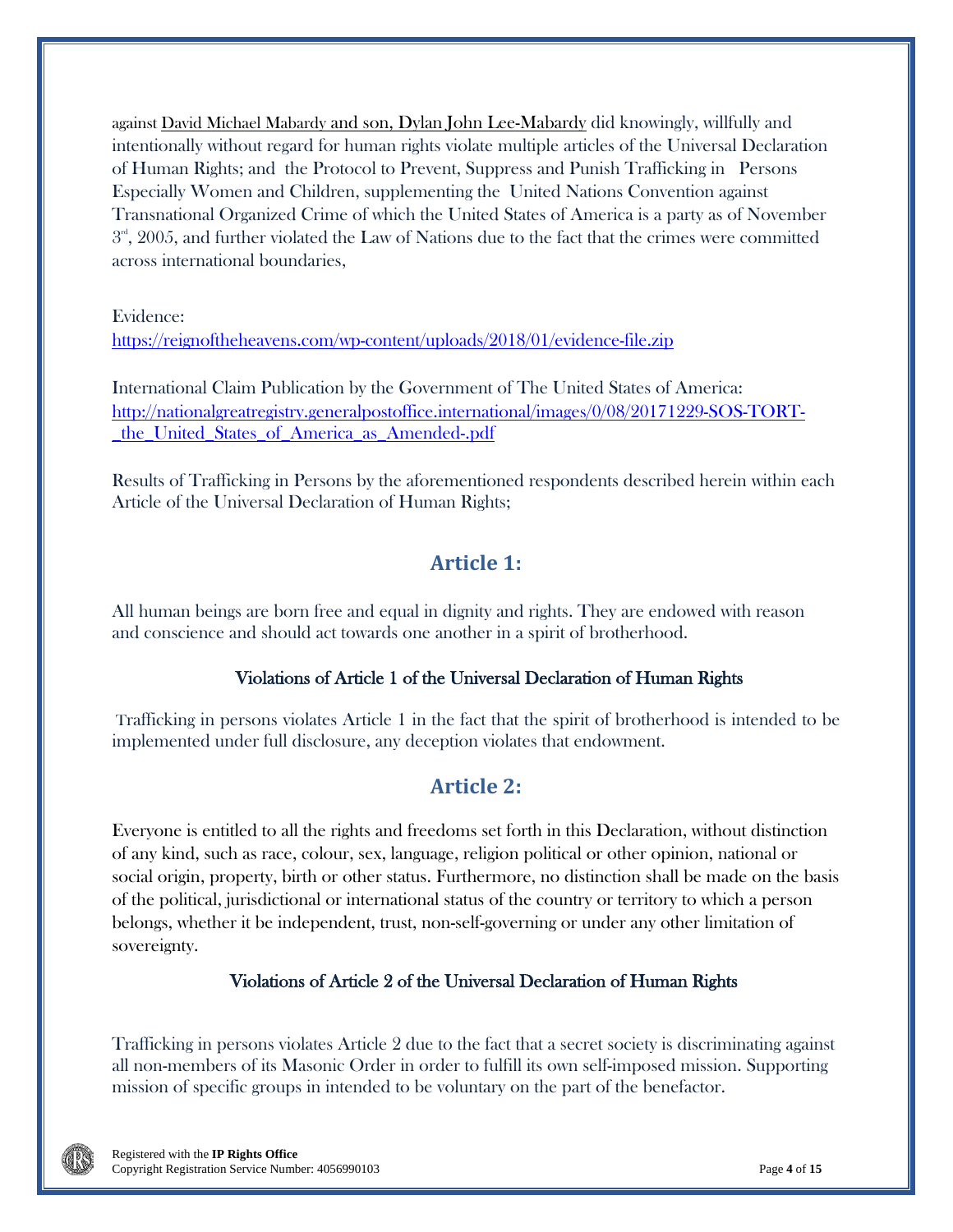# **Article 3:**

Everyone has the right to life, liberty and security of person.

### Violations of Article 3 of the Universal Declaration of Human Rights

Trafficking of persons violates Article 3 due to the fact that deceptive transfer of the person violates life, liberty and security of person. No one shall be held in slavery or servitude; slavery and the slave trade shall be prohibited in all their forms.

## **Article 4:**

## Violations of Article 4 of the Universal Declaration of Human Rights

Trafficking of persons violates Article 4 due to the fact that the person is held in perpetual debt bondage within the United States by members of the Masonic Order from birth until death of the victim.

## **Article 5:**

No one shall be subjected to torture or to cruel, inhuman or degrading treatment or punishment.

## Violations of Article 5 of the Universal Declaration of Human Rights

Trafficking of persons is a condition of cruel and inhuman and degrading treatment especially if the surety is not told of the trafficking condition which causes perpetual confusion which results in torture of the mind.

# **Article 6:**

Everyone has the right to recognition everywhere as a person before the law.

### Violations of Article 6 of the Universal Declaration of Human Rights

Trafficking of persons violates Article 6 due to the fact that the person has been compromised into false representation of its character which results into living a lie from birth to death. Under the condition of trafficking in persons no law can exist.

# **Article 7:**

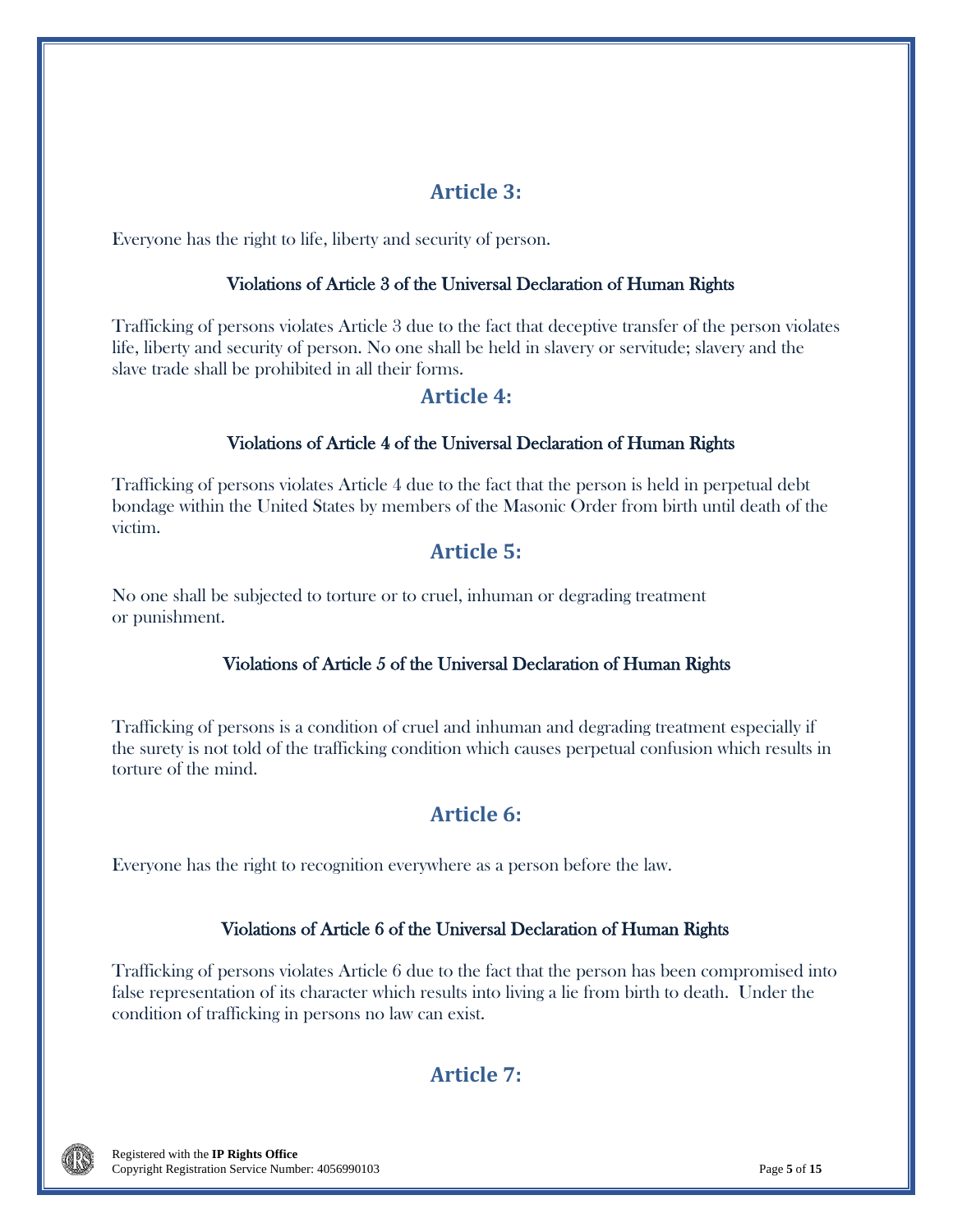All are equal before the law and are entitled without any discrimination to equal protection of the law. All are entitled to equal protection against any discrimination in violation of this Declaration and against any incitement to such discrimination.

### Violations of Article 7 of the Universal Declaration of Human Rights

Trafficking in persons violates Article 7 due to the fact that a secret society is discriminating against all non-members of its Masonic Order in order to fulfill its own self-imposed mission. Supporting mission of specific groups in intended to be voluntary on the part of the benefactor. Further, the American Bar Association has hijacked the law in order to hide the trafficking in persons.

## **Article 8:**

Everyone has the right to an effective remedy by the competent national tribunals for acts violating the fundamental rights granted him by the constitution or by law.

### Violation of Article 8 of the Universal Declaration of Human Rights

Trafficking in persons violates Article 8 due to the fact that the American Bar Association refuses to hold a public trial or convene a national tribunal to hide the fact that the persons in all cases are hereby trafficked.

### **Article 9:**

No one shall be subjected to arbitrary arrest, detention or exile.

### Violation of Article 9 of the Universal Declaration of Human Rights

Trafficking in persons violates Article 9 due to the fact that the person is under perpetual and arbitrary arrest, detention and exile from birth to death.

## **Article 10:**

Everyone is entitled in full equality to a fair and public hearing by an independent and impartial tribunal, in the determination of his rights and obligations and of any criminal charge against him.

### Violations of Article 10 of the Universal Declaration of Human Rights

Trafficking in persons violates Article 10 due to the fact that the American Bar Association has never held a public trial since its inception.

## **Article 11:**

(1) Everyone charged with a penal offence has the right to be presumed innocent until proved guilty according to law in a public trial at which he has had all the guarantees necessary for his defense.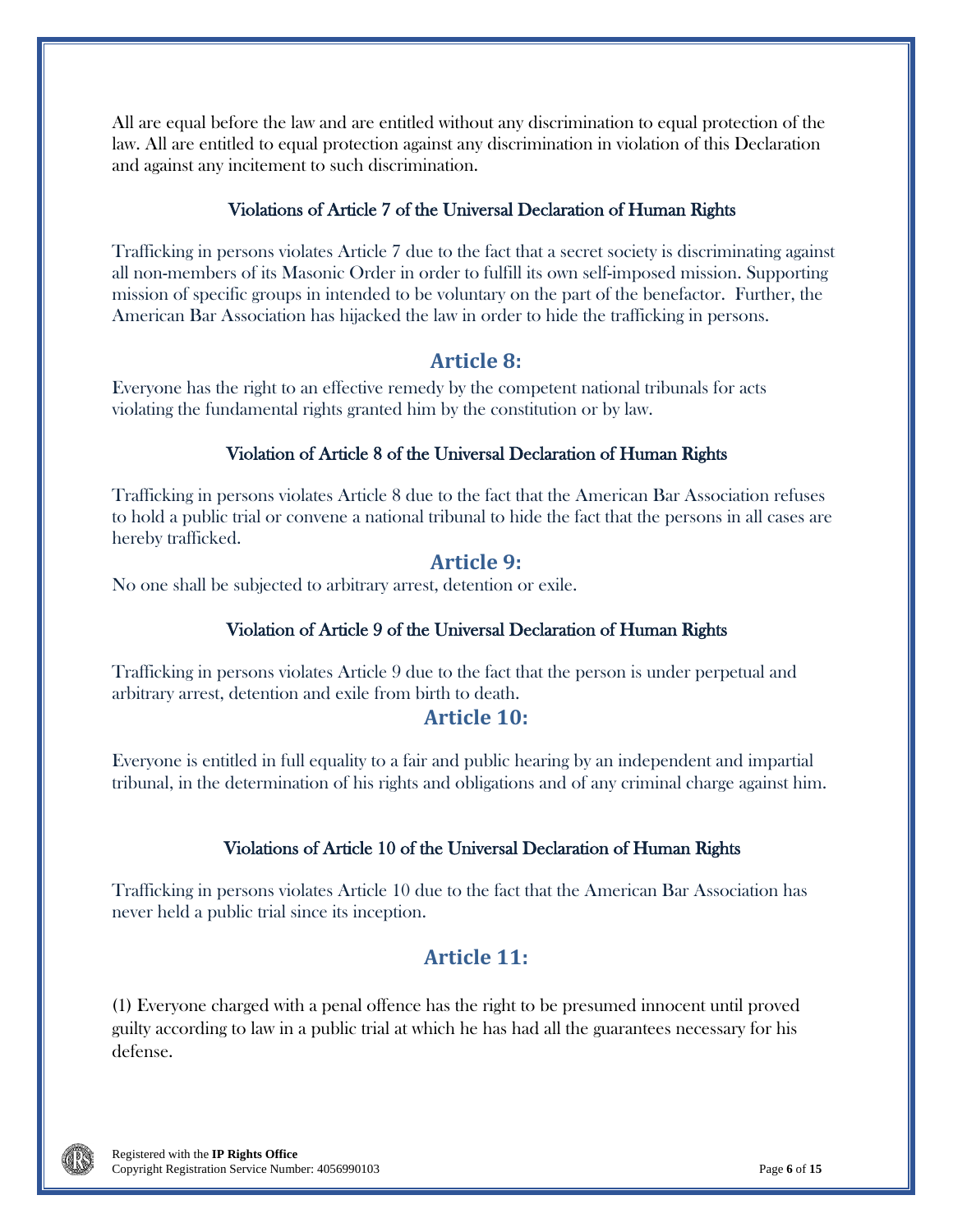(2) No one shall be held guilty of any penal offence on account of any act or omission which did not constitute a penal offence, under national or international law, at the time when it was committed. Nor shall a heavier penalty be imposed than the one that was applicable at the time the penal offence was committed.

### Violations of Article 11 of the Universal Declaration of Human Rights

Trafficking in persons violates Article 11 section (1) and (2) due to the fact that all persons under the title of U.S. citizen cannot receive a public trial so there is no defense nor can the existence of the person be divulged into and under national or international law otherwise be exposed as a trafficked person.

## **Article 12:**

No one shall be subjected to arbitrary interference with his privacy, family, home or correspondence, nor to attacks upon his honour and reputation. Everyone has the right to the protection of the law against such interference or attacks.

### Violations of Article 12 of the Universal Declaration of Human Rights

Trafficking in persons violates Article 12 due to the fact a trafficked person cannot receive the right of privacy, family, home, honor or reputation otherwise the traffickers run the risk of being exposed as traffickers of persons. If the person is found to exist under national or international law, chain of title is questioned as to how the person became to be known as a U.S. citizen.

## **Article 13:**

(1) Everyone has the right to freedom of movement and residence within the borders of each State.

(2) Everyone has the right to leave any country, including his own, and to return to his country.

### Violations of Article 13 of the Universal Declaration of Human Rights

Trafficking in persons violates Article 13 due to the fact that the person is under a perpetual identity theft and therefore a passport would be considered under international law as a fraudulent document when presented to other countries.

## **Article 14:**

(1) Everyone has the right to seek and to enjoy in other countries asylum from persecution.

(2) This right may not be invoked in the case of prosecutions genuinely arising from nonpolitical crimes or from acts contrary to the purposes and principles of the United Nations.

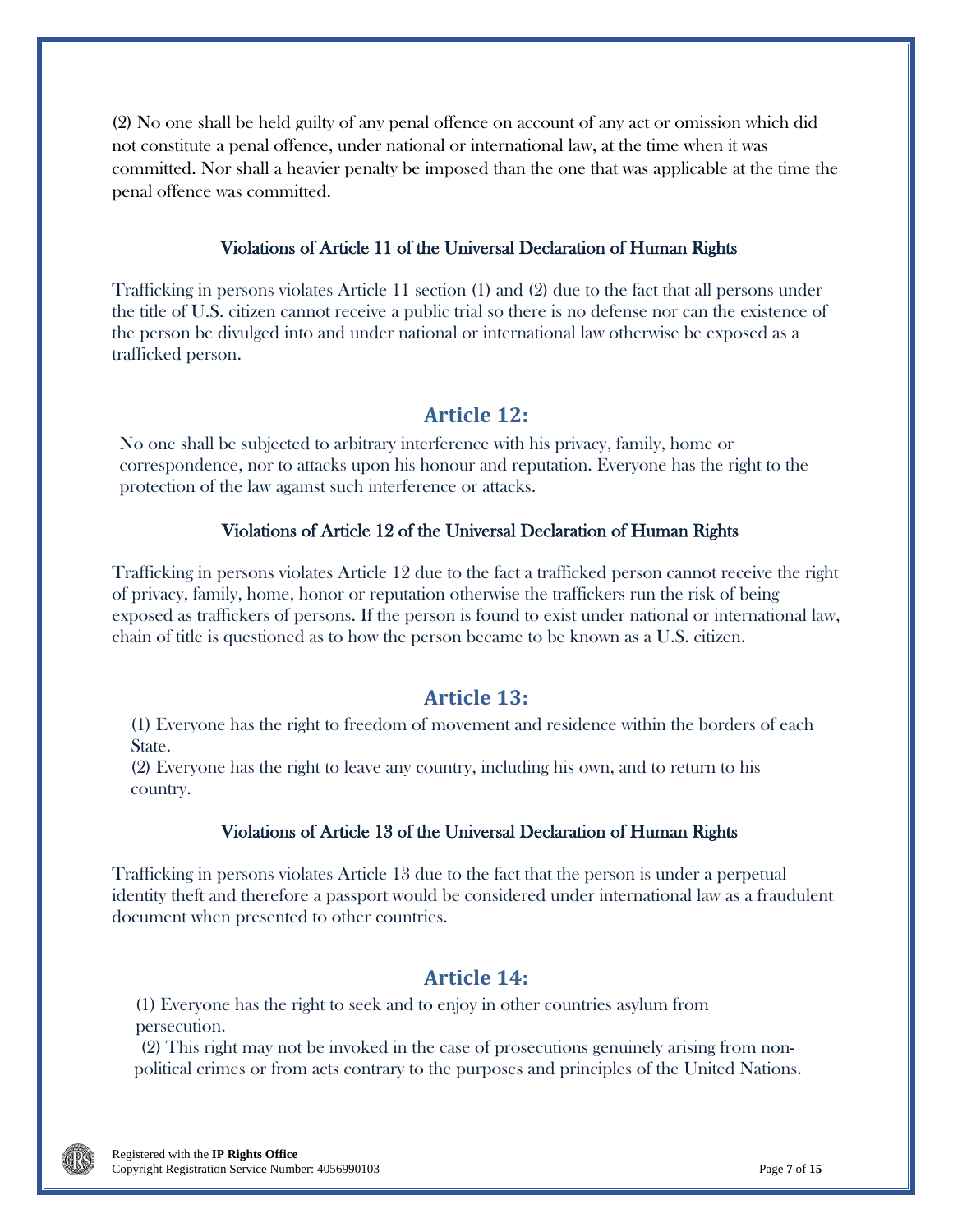### Violations of Article 14 of the Universal Declaration of Human Rights

Trafficking in persons violates Article 14 due to the fact that the trafficked person is not recognized in international law and therefore cannot receive the benefit of Article 14 due to vetting discrepancies.

## **Article 15:**

(1) Everyone has the right to a nationality.

(2) No one shall be arbitrarily deprived of his nationality nor denied the right to change his nationality.

### Violations of Article 15 of the Universal Declaration of Human Rights

Trafficking of persons violates Article 15 due to the fact that person under a trafficking condition can never obtain a real nationality.

## **Article 16:**

(1) Men and women of full age, without any limitation due to race, nationality or religion, have the right to marry and to found a family. They are entitled to equal rights as to marriage, during marriage and at its dissolution.

(2) Marriage shall be entered into only with the free and full consent of the intending spouses. (3) The family is the natural and fundamental group unit of society and is entitled to protection by society and the State.

## Violations of Article 16 of the Universal Declaration of Human Rights

Trafficking in persons violates Article 16 due to the fact that a trafficked person are not properly nor accurately recognized under international law and therefore a family can also be classified any anything other than a family which exposes the trafficked person to military attack; thereby giving the military immunity from human rights violations by classifying the trafficked person as collateral damage.

## **Article 17:**

(1) Everyone has the right to own property alone as well as in association with others. (2) No one shall be arbitrarily deprived of his property.

## Violations of Article 17 of the Universal Declaration of Human Rights

Trafficking of persons violates Article 17 (1) and (2) due to the fact that the trafficked person cannot own property so therefore is arbitrarily deprived of any property from birth to death.

# **Article 18:**

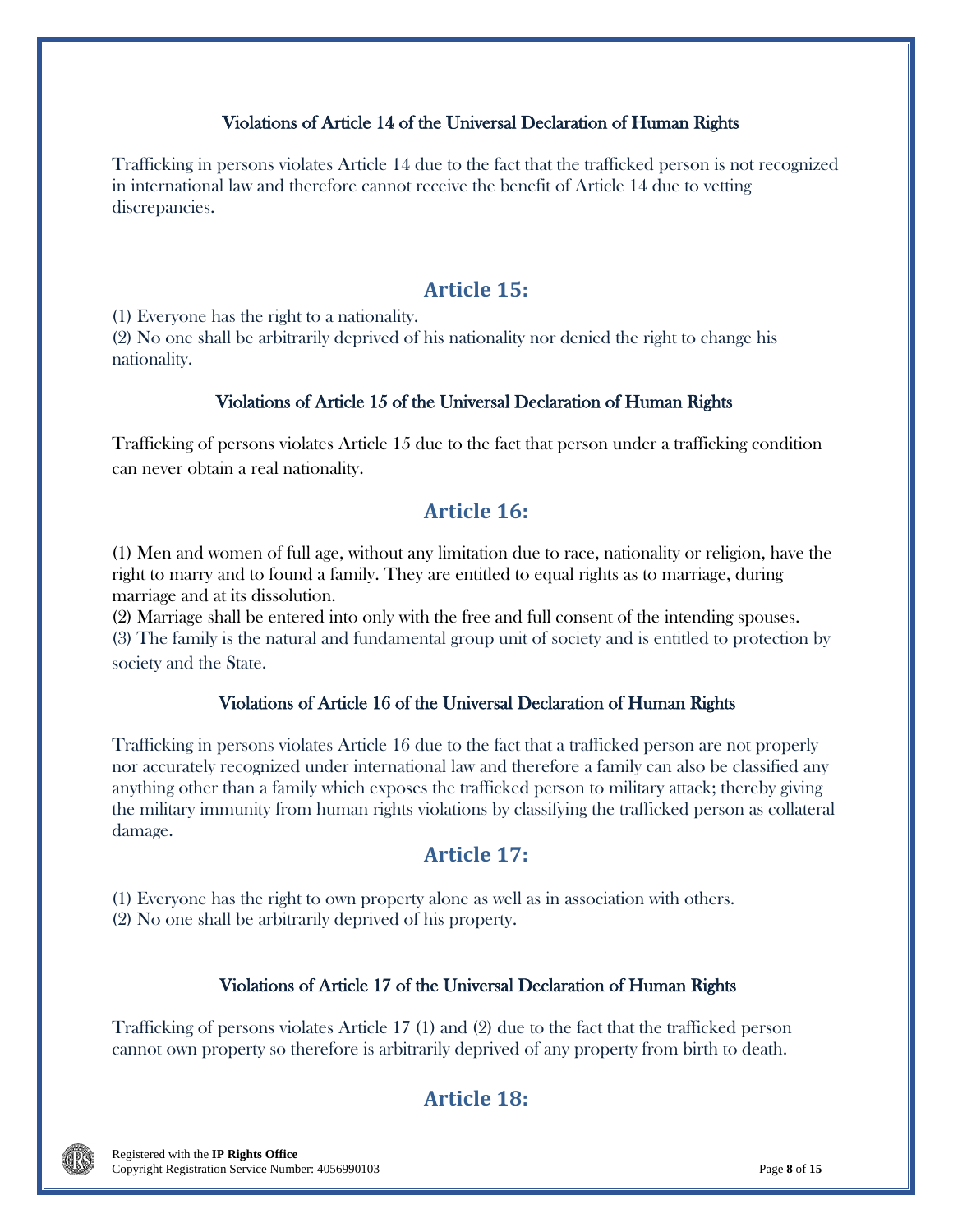Everyone has the right to freedom of thought, conscience and religion; this right includes freedom to change his religion or belief, and freedom, either alone or in community with others and in public or private, to manifest his religion or belief in teaching, practice, worship and observance.

### Violations of Article 18 of the Universal Declaration of Human Rights

Trafficking of persons violates Article 18 due to the fact that trafficked persons do not have the right of thought, conscience and religion nor can the trafficked person exercise any such right.

### **Article 19:**

Everyone has the right to freedom of opinion and expression; this right includes freedom to hold opinions without interference and to seek, receive and impart information and ideas through any media and regardless of frontiers.

#### Violations of Article 19 of the Universal Declaration of Human Rights

Trafficking in persons violates Article 19 due to the fact that a trafficked person cannot exercise any right of opinion or expression in any manner.

### **Article 20:**

(1) Everyone has the right to freedom of peaceful assembly and association. (2) No one may be compelled to belong to an association.

#### Violations of Article 20 of the Universal Declaration of Human Rights

Trafficking in persons violates Article 20 due to the fact that a peaceful assembly can be classified as a gang or domestic terrorist group by the traffickers at any time.

## **Article 21:**

- (1) Everyone has the right to take part in the government of his country, directly or through freely chosen representatives.
- (2) Everyone has the right to equal access to public service in his country.

(3) The will of the people shall be the basis of the authority of government; this shall be expressed in periodic and genuine elections which shall be by universal and equal suffrage and shall be held by secret vote or by equivalent free voting procedures.

#### Violations of Article 21 of the Universal Declaration of Human Rights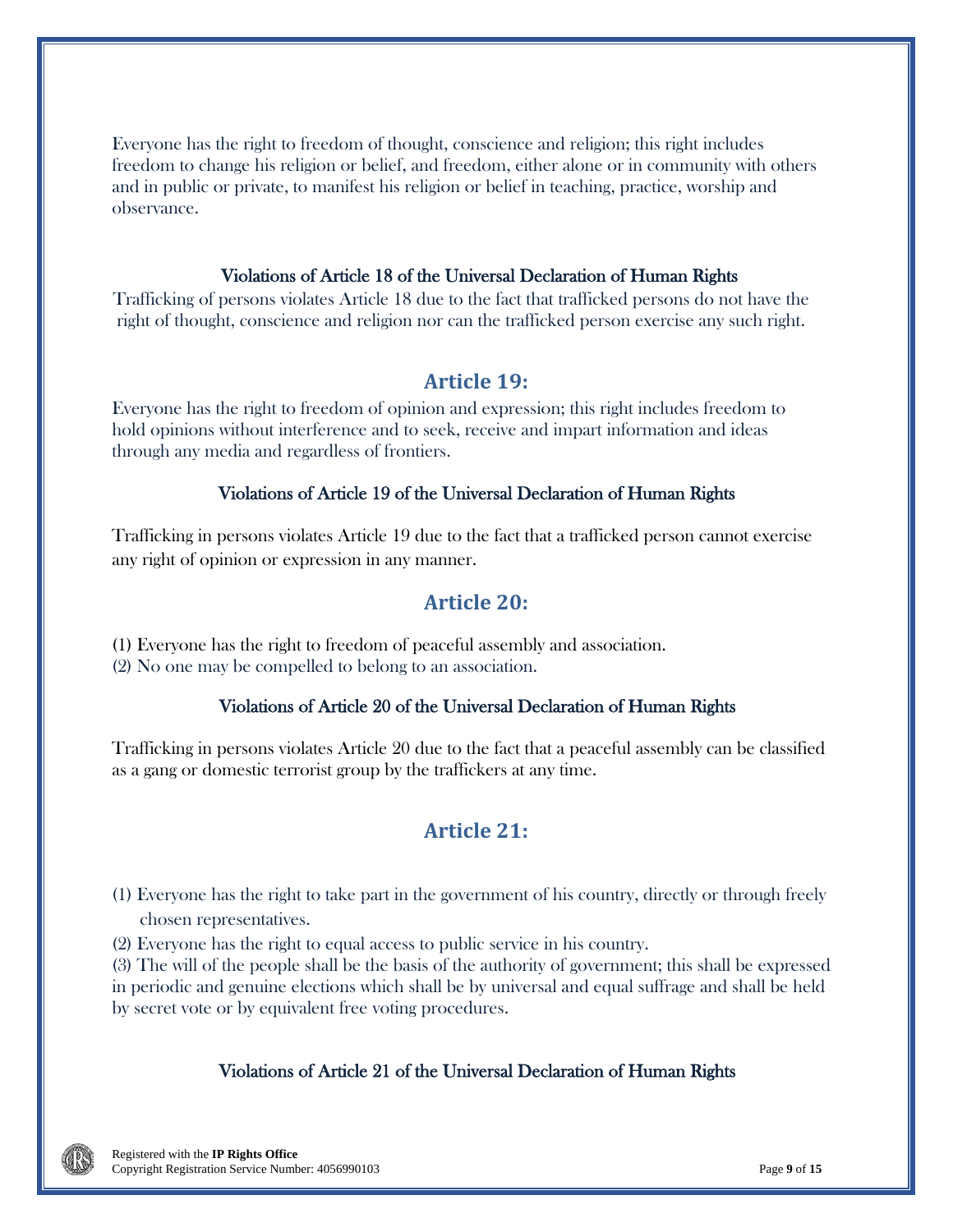Trafficking in persons violates Article 21, (1,(2) and (3), due to the fact genuine elections cannot be held within the United States under an electoral college condition wherein all elections are facades.

## **Article 22:**

Everyone, as a member of society, has the right to social security and is entitled to realization, through national effort and international cooperation and in accordance with the organization and resources of each State, of the economic, social and cultural rights indispensable for his dignity and the free development of his personality.

### Violations of Article 22 of the Universal Declaration of Human Rights

Trafficking in persons violates Article 22 due to the fact that within the United States, the social security number is the vehicle by which persons are trafficked offshore and returned to the States of the Union under the foreign title of U.S. citizen and Masonic Order Temple property perpetually. Further, the trafficked person is classified as an enemy of the state under trading with the enemies act of 1939 as amended from 1917.

### **Article 23:**

(1) Everyone has the right to work, to free choice of employment, to just and favourable conditions of work and to protection against unemployment.

(2) Everyone, without any discrimination, has the right to equal pay for equal work.

(3) Everyone who works has the right to just and favourable remuneration ensuring for himself and his family an existence worthy of human dignity, and supplemented, if necessary, by other means of social protection.

(4) Everyone has the right to form and to join trade unions for the protection of his interests.

### Violations of Article 23 of the Universal Declaration of Human Rights

Trafficking in persons violates Article 23 due to the fact that within the United States, if a trafficked person misses work, suffers injury, or any other sickness for two months, the trafficked person suffers homelessness, mounting debt, loss of family and friends and loss of children. There are no provisions within the United States to prevent violations of Article 23 within the United States.

## **Article 24:**

Everyone has the right to rest and leisure, including reasonable limitation of working hours and periodic holidays with pay.

### Violations of Article 24 of the Universal Declaration of Human Rights

Trafficking in persons violates Article 24 due to the fact that a class system has been put in place within the United States wherein those trafficked persons that assist with the crimes of trafficking in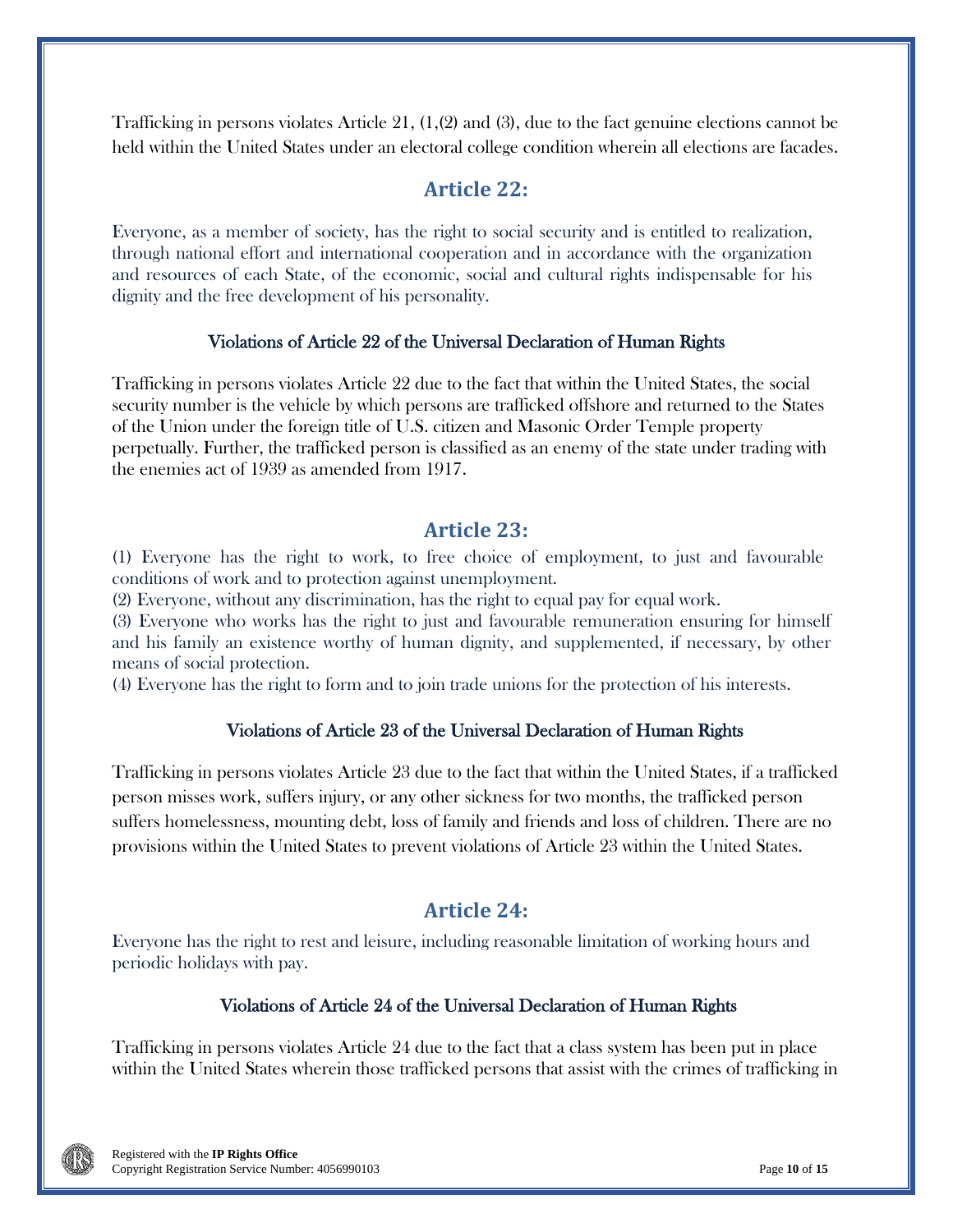persons, they are rewarded with rest and leisure, limitation of working hours and periodic holidays with pay, otherwise suffer the consequences of Article 24.

## **Article 25:**

(1) Everyone has the right to a standard of living adequate for the health and well-being of himself and of his family, including food, clothing, housing and medical care and necessary social services, and the right to security in the event of unemployment, sickness, disability, widowhood, old age or other lack of livelihood in circumstances beyond his control.

(2) Motherhood and childhood are entitled to special care and assistance. All children, whether born in or out of wedlock, shall enjoy the same social protection.

### Violations of Article 25 of the Universal Declaration of Human Rights

Trafficking in persons violates Article 25 due to the fact that there is an epidemic of abducting children within the State of the Union under the control of the Masonic Order which is the subject matter of this case.

## **Article 26:**

(1) Everyone has the right to education. Education shall be free, at least in the elementary and fundamental stages. Elementary education shall be compulsory. Technical and professional education shall be made generally available and higher education shall be equally accessible to all on the basis of merit.

(2) Education shall be directed to the full development of the human personality and to the strengthening of respect for human rights and fundamental freedoms. It shall promote understanding, tolerance and friendship among all nations, racial or religious groups, and shall further the activities of the United Nations for the maintenance of peace.

(3) Parents have a prior right to choose the kind of education that shall be given to their children.

### Violations of Article 26 of the Universal Declaration of Human Rights

Trafficking in persons violates Article 26, (1), (2 ) and (3) due to the fact that the history of this country has been erased and replaced with Great Britain's approved history and therefore free education cannot exist within the United States.

## **Article 27:**

(1) Everyone has the right freely to participate in the cultural life of the community, to enjoy the arts and to share in scientific advancement and its benefits.

(2) Everyone has the right to the protection of the moral and material interests resulting from any scientific, literary or artistic production of which he is the author.

### Violations of Article 27 of the Universal Declaration of Human Rights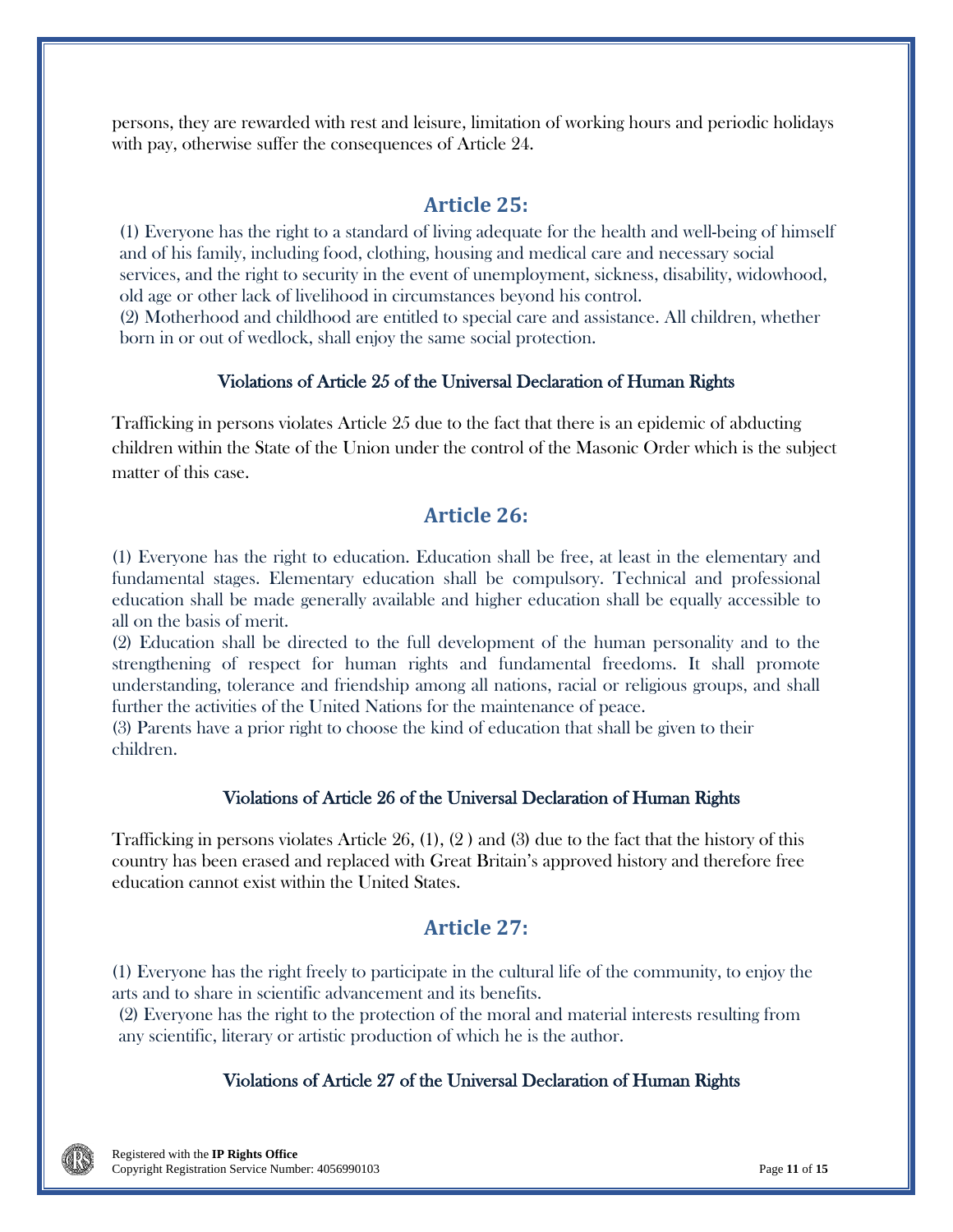Trafficking in persons violates Article 27, (1) and (2) due to the divide by and between the Masonic Order and the trafficked persons.

## **Article 28:**

Everyone is entitled to a social and international order in which the rights and freedoms set forth in this Declaration can be fully realized.

### Violations of Article 28 of the Universal Declaration of Human Rights

Trafficking in persons violates Article 28 due to the fact that the act of trafficking in persons is a violation of the international order itself.

## **Article 29:**

(1) Everyone has duties to the community in which alone the free and full development of his personality is possible.

(2) In the exercise of his rights and freedoms, everyone shall be subject only to such limitations as are determined by law solely for the purpose of securing due recognition and respect for the rights and freedoms of others and of meeting the just requirements of morality, public order and the general welfare in a democratic society.

(3) These rights and freedoms may in no case be exercised contrary to the purposes and principles of the United Nations.

### Violations of Article 29 of the Universal Declaration of Human Rights

Trafficking in persons violates Article 29, (1), (2), and (3) due to the fact that a trafficked person cannot develop a healthy personality under a deceptive system of continual layers of lies and an altered history wherein the soul and the mind lives in constant turmoil, nor can a democratic society ever be achieved.

## **Article 30:**

Nothing in this Declaration may be interpreted as implying for any State, group or person any right to engage in any activity or to perform any act aimed at the destruction of any of the rights and freedoms set forth herein.

### Violations of Article 30 of the Universal Declaration of Human Rights

Trafficking in persons violates Article 30 due to the fact trafficking in persons is aimed at the destruction of any rights or freedoms set forth herein.

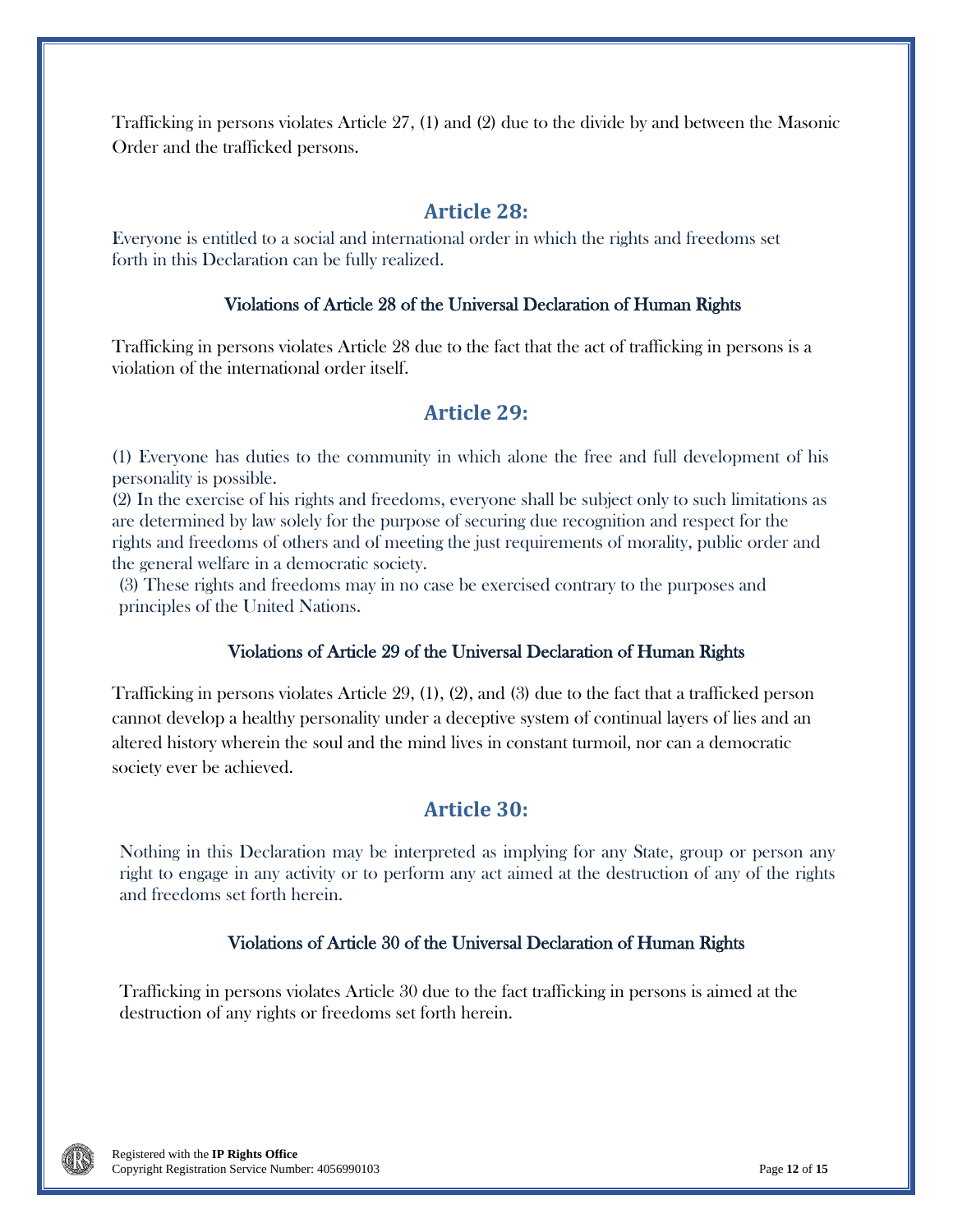Prosecuting Agent: John Rowe by Lawyer Appointment

Private Attorney General's Across America Email: pagsacrossamerica@comcast.net

Committee Notes:

The committee of the National assembly of The United States of America conducting the investigation is made up of at least 2 or 3 documented General Post Masters of the General Post Office of the Government of The United States of America.



The Human Rights Tribunal The Government of The United States of America, RR 1, Box #22 Publication # 105551752097 The United States of America, Global Postal Code-NAC:850H2 MR7C8 Office hours: 9 A.M- 8:30 P.M. Monday –Friday Email: clerk@humanrightstribunal.international

### CASE NUMBER: C1074B5B-7CD0-499B-991D-D2CB83BD4194

The Human Rights Tribunal hereby concurs with the findings and declaration of the committee of the National assembly of The United States of America and therefore affix our signatures upon this document and issue this DECLARATION OF EXISTENCE OF TREATY VIOLATIONS AND HUMAN RIGHTS to be served and published in a publication of record with the intent of restoring the peace.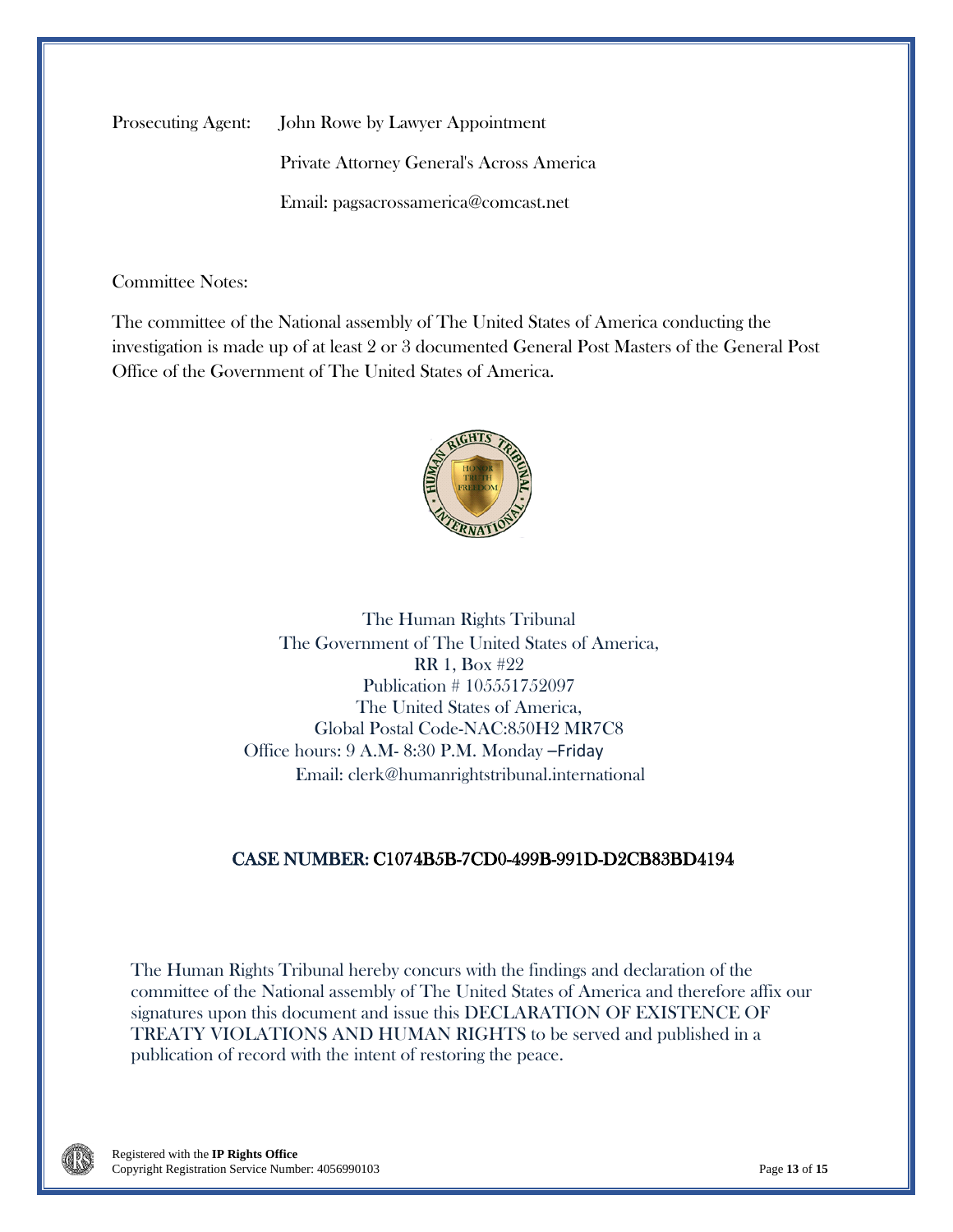## DECLARATION OF EXISTENCE OF TREATY VIOLATIONS AND HUMAN RIGHTS



ORDER TO SERVE THE DECLARATION OF EXISTENCE OF TREATY VIOLATIONS AND HUMAN RIGHTS TO THE AFOREMENTIONED PARTIES; AND

IT IS HEREBY ORDERED THE IMMEDIATE RETURN OF ALL TRAFFICKED MINOR CHILDREN IN THIS CASE AS STIPULATED BY THE CLAIMANT; AND

IT IS HEREBY ORDERED THE RECORD OF THE CLAIMANT BE EXPUNGED; AND

IT IS HEREBY ORDERED THE RECORD OF THE CLAIMANT BE CORRECTED; AND

IT IS HEREBY ORDERED THAT DAMAGES ARE AWARDED TO CLAIMANT AND ARE TO BE PAID IN ASSETS OF VALUE.

The  $89<sup>th</sup>$  day, in the year of Yahweh, 6020. Translated date: June 16, 2018.

Deborah Kathleen

Deborah Kathleen Davidson Clerk for the Human Rights Tribunal